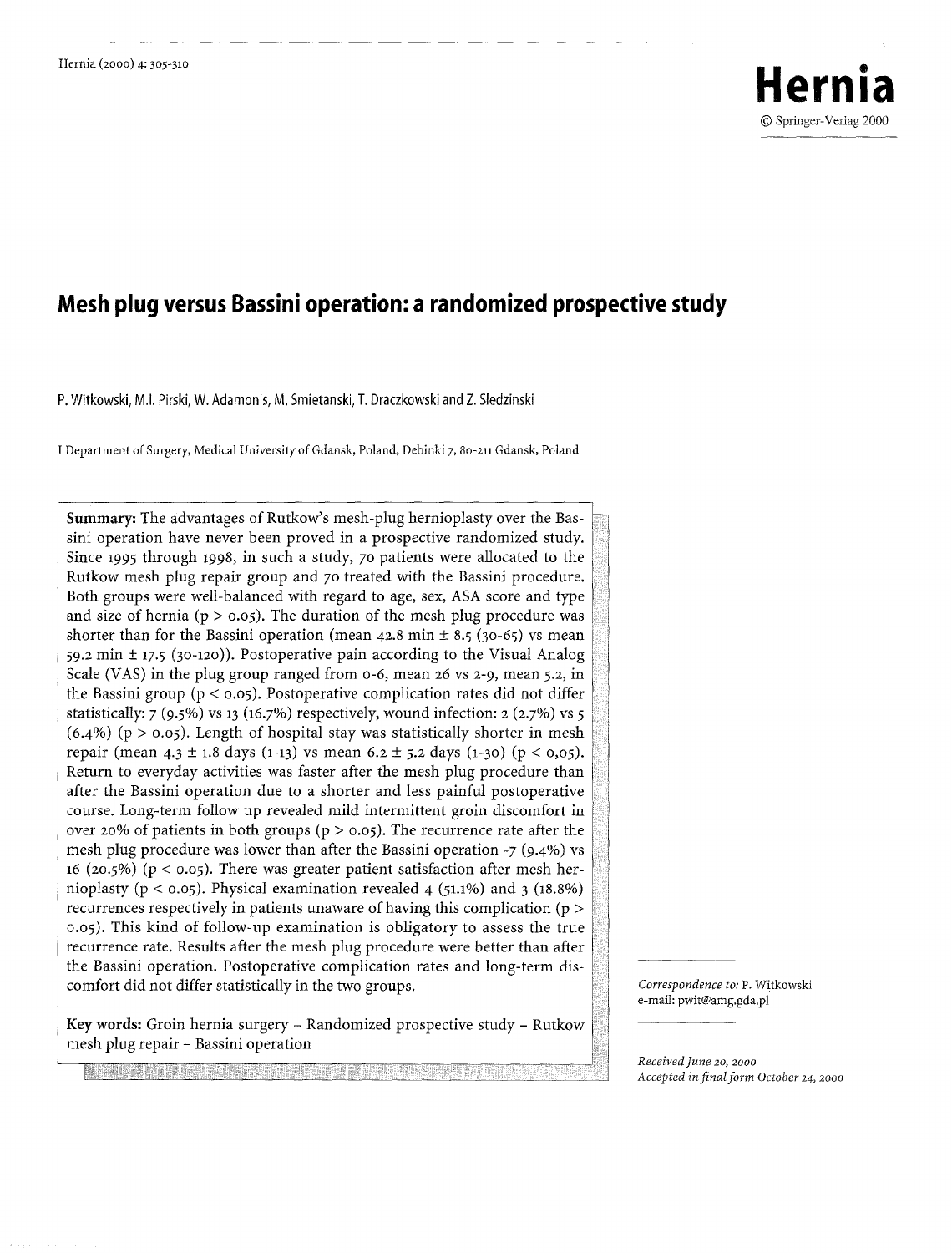According to Rutkow, the mesh plug procedure seems to be an excellent method of groin hernia repair. It yields a low rate of recurrences, operative morbidity, and short-and long-term complications. It is a universal technique for all types of hernia and permits prompt resumption of virtually unrestricted physical activity [Rutkow 1998].

Before 1994 the Bassini procedure was the method of choice for groin hernia repair in our Department. Up to now there has been no prospective randomized study comparing these two methods, therefore we decided to conduct this work.

#### **I Material and methods**

Between 1994 and 1995, 100 mesh plug hernioplasties were done as a feasibility study and to optimize the technique. From 1995 to 1998, 140 patients referred to our Department for inguinal hernia repair were submitted to the randomized and prospective study. The protocol and consent forms were approved by the Medical University of Gdansk Ethics Committee. The exclusion criteria for patient selection were: age lower than 14, pregnancy, presence of local or diffuse infection (ie, skin, lung, sepsis,), and refusal of random group allocation. Randomization was performed with a blind envelope system, the seal being broken in the anesthetic room before surgery. The plug group consisted of 70 patients treated with mesh plug hernioplasties and the same number of patients were allocated to a group treated by Bassini repair group. The operation was performed by an experienced surgeon or under his supervision by residents. Hernia type was evaluated according to Gilbert's classification as modified by Rutkow [Rutkow 1993].

Patients were offered spinal or local anesthesia with a 1:1 mixture of 1% lidocaine and o.5% bupivacaine. Midazolam 1 mg and Fentanyl 5o mikrog were used as needed. If preferred, general anesthesia with a 0.5% Bupivacaine injection along the wound at the end of the procedure was carried out. Neither antibiotic nor antithrombotic prophylaxis was used in either groups. Bilateral hernias was operated on at the same time with the same method.

Mesh plug repair was performed as described by Rutkow using a cone-shaped mesh rolled up during the operation from a flat piece of polypropylene mesh (Ethicon) or Surgipro Mesh® (Auto Suture) [Rutkow 1993]. The Bassini procedure was performed with nonabsorbable, monofilament, interrupted sutures (2-0) [Wantz *1989].* The skin was closed in the same way in both groups with nonabsorbable continuous 4-0 sutures. No drains were left in the wound. The time of operation from first incision to last suture was recorded. The level of the pain was assessed on the VAS 6-8 hours after surgery during the evening ward round, when, depending on patient discomfort. Midazole 500 mg or Pethidine i mg/kg i.m. was administered.

Postoperatively, patients were allowed to perform any physical activities that they were capable of in spite of pain. Only patients after spinal anesthesia had to stay in bed 24 hours after surgery. Skin sutures were removed on the fourth day after surgery. Patients were discharged home as their comfort allowed. Total inpatient stay was also recorded.

The first follow-up examination was performed 4 weeks after operation, the second 1-4 years after surgery. Patients were asked to come to the Clinic for physical examination and telephone information was accepted only for those who refused to attend.

# **I Statistical analysis**

Values with normal distribution are expressed as mean  $\pm$  standard deviation (SD), values with other distributions (eg, time) are expressed as median and range. Continuous non-paired variables were tested with the Mann-Whitney independent rank sum test or the t-test, depending on distribution. Pearson's chi-squared test as corrected by Yates was used to compare categorical variables. The statistics were calculated using Statistica *5.77* software (StatSoft Inc., USA). For all comparisons, a p level lower than 0.05 was considered significant.

#### **Results**

# *Comparison between groups*

Both groups were well-balanced with regard to age, sex, ASA score and type and size of hernia ( $p > 0.05$ ). Table 1 compares the clinical features of the two groups. In the mesh plug group spinal

Table 1. Comparison of the clinical features of the two groups. Baseline data

|                     | PLUG     |                              | <b>BASS</b> |                              | p        |  |
|---------------------|----------|------------------------------|-------------|------------------------------|----------|--|
| Age                 |          | Mean $57.9 \pm 14.8$ (17-88) |             | Mean 54,9 $\pm$ 19,6 (14-88) |          |  |
| Sex                 | 61 male, | 9 female                     |             | 52 male, 18 female           | p > 0,05 |  |
| <b>ASA</b>          |          |                              |             |                              |          |  |
| Score I             | 39       |                              | 39          |                              |          |  |
| Score II            | 28       |                              | 28          |                              | p > 0,05 |  |
| Score III           | 3        |                              | 3           |                              |          |  |
| Type of hernia      |          |                              |             |                              |          |  |
| $\mathbf{1}$        | 2        | 2,7%                         | ı           | 1,3%                         |          |  |
| $\mathbf{2}$        | 27       | 36,5%                        | 22          | 28,2%                        |          |  |
| 3                   | 29       | 39,2%                        | 27          | 34,6%                        |          |  |
| 4                   | 8        | 10,8%                        | 17          | 21,8%                        |          |  |
| 5                   | 1        | 1,4%                         | $\circ$     | $\circ$                      |          |  |
| 6                   | 3        | 4,0%                         | 3           | 3,8%                         |          |  |
| $\overline{7}$      | 4        | 5,4%                         | 8           | 10,3%                        |          |  |
| Total               | 74       |                              | 78          |                              | p > 0,05 |  |
| Incarcerated hernia | 6        | 8,1%                         | 16          | 20,6%                        | p > 0,05 |  |
| Recurrent hernia    | 9        | 12,2%                        | 7           | $9,0\%$                      | p > 0,05 |  |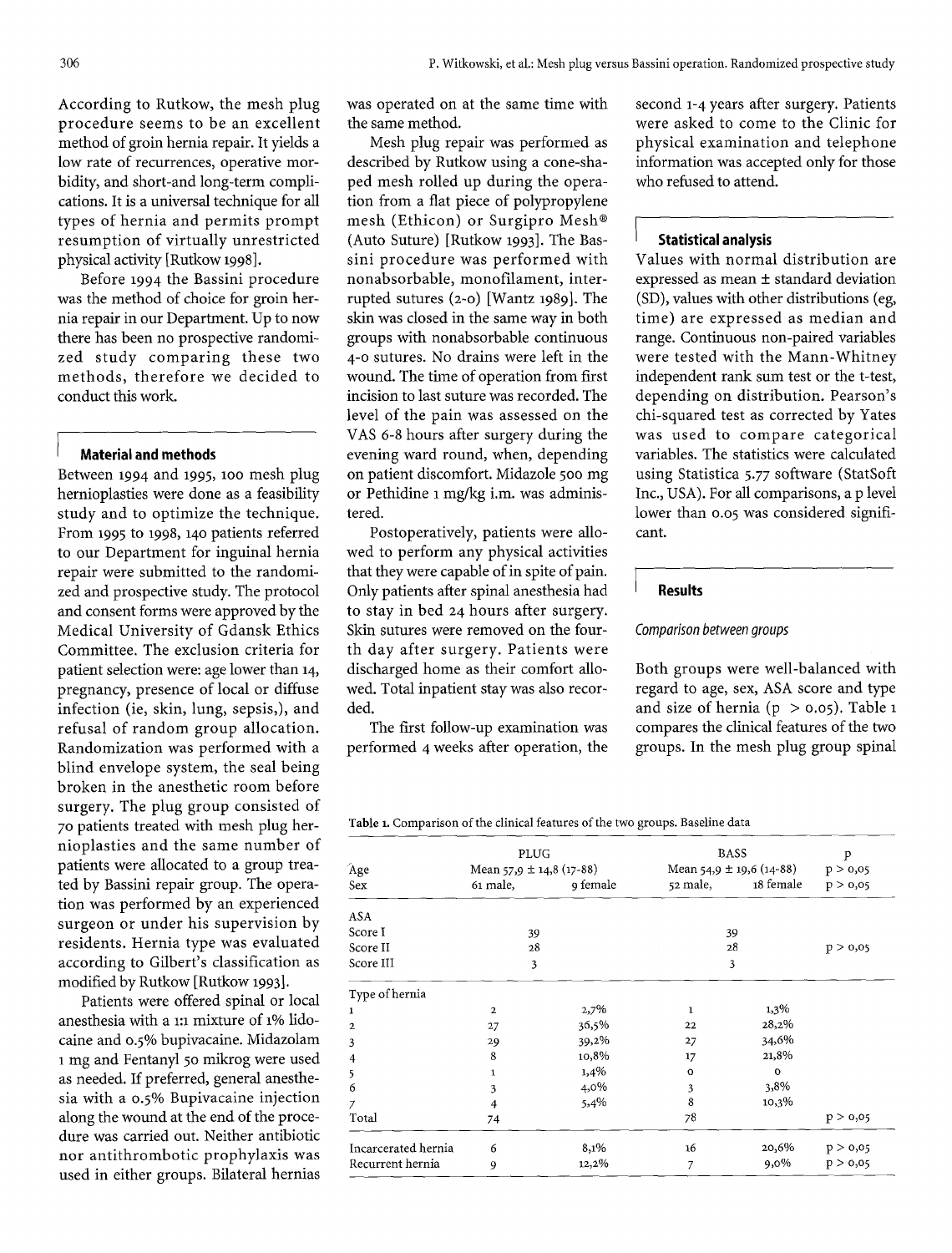anesthesia was mainly carried out: 37 (52.9%) patients; in the Bassini group general anesthesia was used in 26 (37.1%) patients (p < o.o5) (Table z).

### *Comparison of outcomes*

Duration of the mesh plug procedure was statistically shorter than the Bassini operation: mean  $42.8$  min  $\pm 8.5$  (30-65) vs. 59.2 min  $\pm$  17.5 (30-120) (p < 0.05).

Postoperative pain according to the VAS was significantly lower in the mesh plug group: mean  $2.6 \pm 1.5$  vs mean  $5.2 \pm 2.0$  in the Bassini group  $(p < 0.05)$ . Due to differences in types of anesthesia in both groups, the level of pain according to the type of anesthesia was additionally assessed in the mesh group but revealed no significant differences  $(p > 0.05)$  (Table 3). Fewer patients needed narcotic drugs after mesh hernioplasty than after the Bassini operation: 26 (37.1%) versus 47  $(67.1\%)$  respectively  $(p < 005)$ . Although the number of postoperative complication was lower in the PLUG group:7 (9.5%) than in the Bassini group: 13 (16.7%), the difference did not differ statistically ( $p > 0.05$ ). Wound infection occurred in 2 (2.7%) and 5 (6.4%) patients respectively in the two groups  $(p > 0.05)$  (Table 4). Three (4.2%) patients suffered from pneumonia after the Bassini and none after the mesh plug operation. Length of hospital stay was statistically longer in the Bassini group: mean 6.2 days  $\pm$  5.2 (1-3o) than in the plug group: mean  $4.3 \pm 1.8$  (1-13) ( $p < 0.05$ ). At the first follow-up examination 61 (87%) patients after mesh plug repair described pain as none or mild. It disappeared within 2 weeks in 52 (74%) cases and 48 (7o%) patients resumed daily activities in the same time. Moderate pain was recorded in 35 (5o%) patients from the Bassini group and lasted nearly one month in 29 (44%) cases. Fourteen (21%) patients needed over t month to return to normal daily activities ( $p < 0.05$ ). Table 5 shows results at first follow-up examination: level of postoperative pain, duration of postoperative discomfort, time of return to normal home activity.

## Table 2. Comparing groups. Type of anesthesia, p < 0,05

| Type of anesthesia | PLUG |       |    | <b>BASS</b> |
|--------------------|------|-------|----|-------------|
| general            | 14   | 20%   | 26 | 37,1%       |
| spinal             | 37   | 52,9% | 20 | 28,6%       |
| local              | 19   | 27,1% | 24 | 34,3%       |

Table 3. Level of postoperative pain (VAS) in PLUG group according to type of anesthesia  $p > 0.05$ 

| Type of anesthesia |    | Mean | Median | Min          | Max | SD  |
|--------------------|----|------|--------|--------------|-----|-----|
| General            | 14 | 2.9  | 3.0    | $_{\rm 0.0}$ | 6.0 | 1.5 |
| Spinal             | 37 | 2.6  | 2.0    | 0.0          | 6.0 | 1.6 |
| Local              | 19 | 2.3  | 2,0    | 0.0          | 5.0 | 1.6 |

Table 4. Comparing groups. Postoperative complications.  $p > 0.05$ 

| Type of complication | PLUG |         |    | <b>BASS</b> |    | total |  |
|----------------------|------|---------|----|-------------|----|-------|--|
| Seroma               | 2    | $2.7\%$ |    | 1,3%        |    | 1,9%  |  |
| Wound infection      | 2    | 2,7%    |    | 6,4%        |    | 4,6%  |  |
| Hematoma             | 2    | 2,7%    |    | 6,4%        |    | 4,6%  |  |
| Testis edema         |      | 1,4%    | 2  | 2.6%        |    | 1,9%  |  |
| TOTAL                |      | 9,5%    | 13 | 16,7%       | 20 | 13,2% |  |

Table 5. Results of first follow up examination. 1 month after surgery

|                                          |         | PLUG    |    | <b>BASS</b> |          |
|------------------------------------------|---------|---------|----|-------------|----------|
| level of postoperative pain <sup>a</sup> |         |         |    |             |          |
| $O -$                                    | 25      | 35,7%   | 12 | 18,5%       |          |
| $1-$                                     | 36      | 51,4%   | 15 | $23,1\%$    |          |
| $2 -$                                    | 9       | 12,9%   | 35 | 53,8%       |          |
| $3-$                                     | $\circ$ | $\circ$ | 3  | 4,6%        | p < 0.05 |
| Time of postoperative discomfort         |         |         |    |             |          |
| till 2 weeks                             | 52      | 74,3%   | 30 | 46,2%       |          |
| till 1 month                             | 13      | 18,6%   | 29 | 44,6%       |          |
| longer                                   | 5       | 7,1     | 6  | 9,2%        | p < 0.05 |
| Time of return to normal home activity   |         |         |    |             |          |
| 2 weeks                                  | 48      | 69.6%   | 28 | $43,1\%$    |          |
| 1 month                                  | 15      | 21,7%   | 23 | 35,4%       |          |
| longer                                   | 6       | 8,7%    | 14 | 21,5%       | p < 0,05 |

1. without pain

a

2. mild-pain does not limit normal life activity

3. moderate-pain limits some activity

4. severe-permanent pain which limits normal, home activity

#### Long -term results

At the second follow-up rate 96.4% of patients overall, 70 (100%) patients from the mesh group and 65 (92.8%) from the Bassini group, were examined. Physical examinations were carried out in 47 (63%) cases in the PLUG group and 43 (58%) of the Bassini group ( $p > 0.05$ ). Information from patients who did

attend was taken by telephone. Seven (9.4%) recurrences after mesh plug and t6 (2o.5%) after the Bassini operation were observed  $(p < 0.05)$ . Physical examination revealed 4 (51.1%) and 3 (18.8%) recurrences respectively in patients unaware of having this complication  $(p > 0.05)$  (Table 6). Three (42.8%) recurrences in the mesh group and 5 (31.2%) after Bassini herniorrha-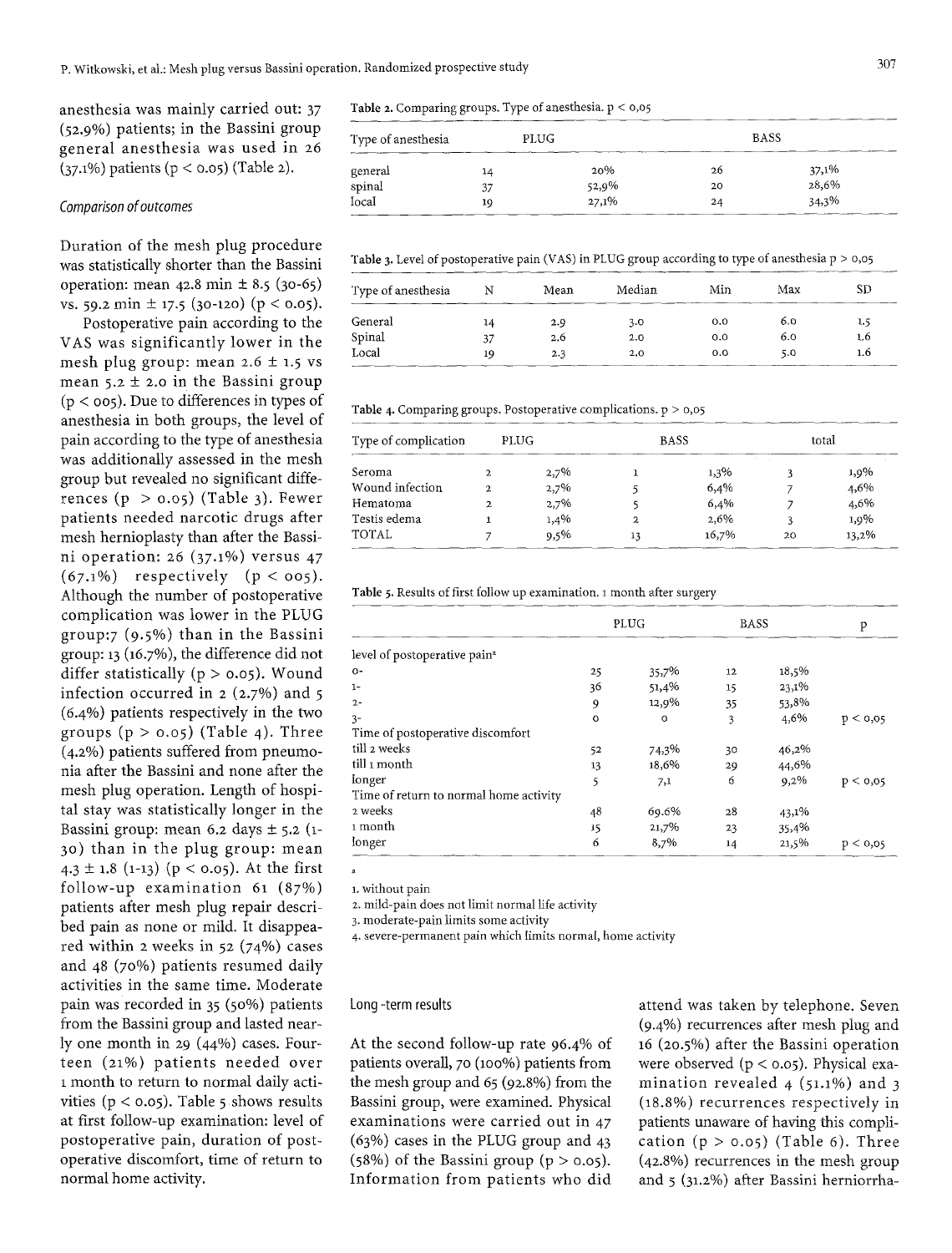#### Table 6. Comparing groups-Recurrences

| Recurrences                                | PLUG               | <b>BASS</b>        | р        |
|--------------------------------------------|--------------------|--------------------|----------|
| Based only on phone information            | $3(4,1\%)$         | $13(16,8\%)$       | p < 0.05 |
| Additionally found by physical examination | 4                  |                    | p > 0,05 |
| <b>TOTAL RATE</b>                          | $7(9,4\%)$         | $16(20,5\%)$       | p < 0.05 |
| Found within the first year after surgery  | $3(42,8\%)$        | $5(31,2\%)$        | p > 0.05 |
| Age of patients with recurrences           | Median 55          | Median 54,1        | p > 0.05 |
|                                            | $SD = 13.7(28-70)$ | $SD = 19,2(14-74)$ |          |

Table 7. Comparing groups-Influence of types of hernia and early complication on recurrence rate.  $p > 0.05$ 

|                     | PLUG recurrences | <b>BASS</b> recurrences |          |
|---------------------|------------------|-------------------------|----------|
| Indirect hernia     | $6(10,3\%)$      | 9(18%)                  |          |
| Direct hernia       | $2(22,2\%)$      | $6(35,3\%)$             |          |
| Scrotal hernia      | $2(13,3\%)$      | $4(17,3\%)$             |          |
| Wound infection     | $2(100\%)$       | 3(60%)                  | p > 0,05 |
| Other complication  | $2(40\%)$        | 2(25%)                  |          |
| Recurrent hernia    | $1(11,1\%)$      | $3(42,3\%)$             |          |
| Incarcerated hernia | $\Omega$         | 3(18,7%)                |          |
| Bilateral hernia    | 1(25%)           | $3(37,5\%)$             |          |

% percentage of recurrence among particular type of hernia or complication

Table 8. Long term results-1-4 years after surgery

|                               |              | PLUG  | <b>BASS</b> |       | <b>TOTAL</b> | p        |
|-------------------------------|--------------|-------|-------------|-------|--------------|----------|
| Pain                          |              |       |             |       |              | p > 0,05 |
| $\circ$                       | 55           | 74,3% | 49          | 67,1% | 104          |          |
| 1                             | 17           | 23,0% | 19          | 26,0% | 36           |          |
| $\mathbf{2}$                  | $\mathbf{2}$ | 2,7%  | 5           | 6,8%  | 7            |          |
| Patient satisfaction (result) |              |       |             |       |              | p < 0.05 |
| 1-bad                         | 1            | 1,4%  | 13          | 20,0% | 14           |          |
| 2-fair                        | 9            | 12,9% | 5           | 7,7%  | 14           |          |
| 3-good                        |              | 7,1%  | 15          | 23,1% | 20           |          |
| 4-very                        | 55           | 78,6% | 32          | 49,2% | 87           |          |

o. without pain

1. mild-pain does not limit normal life activity

2. moderate-pain limits some activity

phy appeared within the first year after operation ( $p > 0.05$ ). The mean age of patients with recurrence was similar in both groups:  $55 \pm 13.7$  (28-70) and  $54.1 \pm 19.2$   $(14-74)$  respectively  $(p > 0.05)$ . Statistical evaluation of the influence of types of hernia and early complication on the recurrence rate did not reveal significant differences in the two groups (Table 7). Long-term followup revealed mild intermittent groin pain in over 20% of patients and moderate pain in a small percentage in both groups ( $p > 0.05$ ). More patients after mesh plug hernioplasty were very satisfied: 55 (78%), compared to 32 (49%)

 $(p < 0.05)$  ater the Bsssini procedure (Table 8).

#### **Discussion**

The Bassini operation has been the method of choice for inguinal hernia repair for over 100 years. Many modification were described but the Shouldice operation is now considered the most effective [Paul *1994,* Kux *1994,* Simons 1996,]. Tension of connected tissue in the suture line is thought to be the main reason for postoperative discomfort and recurrences. Synthetic mesh has been widely adopted in tension-free methods

of groin hernia repair from the beginning of the 199os [Morris-Stiff 1998 ]. The excellent results published by Rutkow encouraged us to employ the mesh plug method in our Department in *1994*  [Rutkow 1993]. After experience with our first 100 operated patients, we began a randomized prospective study comparing the new mesh plug hernioplasty with the previously used Bassini operation [Pirski 1995]. Up till now there has been no such study, so we compared our results with those of other mesh vs nonmesh trials.

There is no doubt that Rutkow's mesh plug procedure is easier and faster than the Bassini operation. Insertion of the plug into the hernial orifice is easier and safer than sophisticated suturing of the posterior wall of the inguinal canal. It takes less time, especially for young apprentice surgeons [Paul 1994, Zieren 1998, Rutkow 1998, Kingsnorth 2000].

The discrepancy between the two groups in our study relative to the use of spinal or general anesthesia resulted from varying patient demand. We now make more effort to explain to patients the superiority of spinal or local over general anesthesia.

Postoperative pain depends on many factors: analgesic administration, age of patients and their activity in the postoperative period, and surgical technique: tension in suture line and size of wound [Callesen 1998]. We measured pain on the VAS 6-8 hours after surgery, when the effect of analgesic drugs had decreased almost completely. Pain after the mesh plug procedure was definitely lower in the VAS and fewer patients needed narcotic drugs. Results of most other trials also reveal that pain after mesh hernioplasty is lower than after non-mesh repair [EU Hernia Trialists Collaboration 2ooo, Zieren *1998],*  but in some series there were no statistical differences [Barth 1997]. It is known that young, walking and coughing patients feel more pain, regardless of the type of procedure [Callesen 1998]. These factors did not influence our study because patients were well-balanced regarding age, and pain was assessed before walking.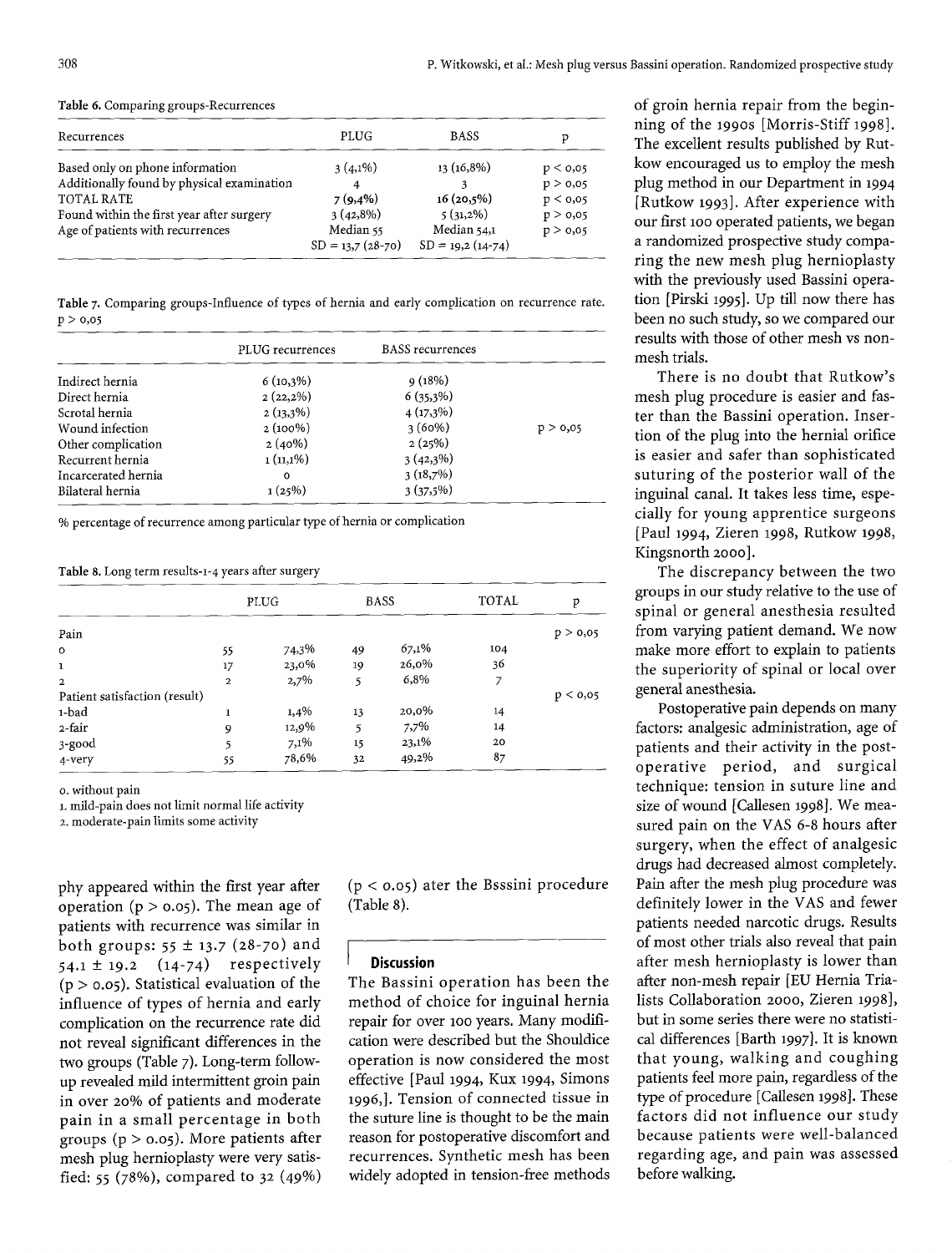The superficial wound infection rate does not depend on the method of hernia repair from an anterior approach [Mann 1998]. It is very closely connected with the standards of aseptic routine in the hospital. Antibiotic prophylaxis has been used in some trials but without evidence of its advantage [Millican 1996]. Incarcerated hernia is a risk factor of wound infection. Polish epidemiologic data reflect that there was an 11% infection rate after incarcerated hernia repair and 3% after elective herniorrhaphy [Korfel 1980]. In our study, after the Bassini operation 3 of 5 (6o%) wound infections occurred in patient with incarcerated hernia. In one case (1.4%) there was a chronic deep infection and mesh removal was necessary. Although the preperitoneal space is the best site for mesh implantation, aspiration of seromas was required in only 2 cases in the mesh plug group (2.7%). Seromas occur more often after laparoscopic procedures and when polyester instead of polypropylene mesh is used [Morris-Stiff 1998]. The hematoma rate varies between 3 and 16% and is closely connected with insufficient bleeding control during the operation [Paul 1994, Zieren *1998].* Rutkow uses electrocautery throughout the procedure and leaves the distal part of the sac open in cases of scrotal hernia [Rutkow *1998].* In our series we did the same. Testicular edema seems to be commoner after traditional herniorraphy and this complication can be reduced from 6% to 2% by avoiding suturing the muscles [Kux 1994]- Gilbert found no testicular edema after his 4oo sutureless plug procedures [Gilbert *1992].* In our study this complication rate did not differ statistically in the two groups. Length of hospital stay depended on patient recovery and was shorter after the mesh plug procedure. Patients are now often operated in "a one day surgery" system and even local complications are treated in the outpatient clinic. At one time patients used stay in Polish hospitals much longer. This factor of hospital stay is not often used in comparative studies, only in 5 out of 16 [EU Hernia Trialists Collaboration 2ooo].

The time of return to normal daily activity is very important for patients and from the socioeconomic point of view. Our study revealed an advantage of the mesh plug over the Bassini technique. Postoperative discomfort disappeared within 2 weeks in 74% of patients after the Rutkow operation and 7o% resumed their home activity. In most trials return to usual activities is quicker after mesh than non-mesh operative repair [EU Hernia Trialists Collaboration 2ooo], but in some studies there is no difference, especially in the Shouldice vs mesh repair [Barth 1995]. We did not compare time away from work in our study because it depends largely on socioeconomic factors (motivation, type of insurance), or on the doctor's advice, which varies widely [Millican 1996].

The recurrence rate in the literature ranges from o.1% to 3o%. This wide variation is not solely due to the different effectiveness of surgical methods, but depends on many factors: definition of recurrence, type of study (retrospective or prospective, randomized or not), type of patient population, type of hernia, type of surgical technique, experience of surgeon, type of suture material and mesh, method of follow-up examination and evaluation of results [Lichtenstein *1976,* Simons *1996,* Rutkow 1998] An experienced hernia surgeon who operates electively on primary, small, indirect hernias using mesh or nonabsorbable sutures, and who counts only patients who return suffering from recurrence, has the lowest recurrence rate. The most reliable evaluation comes from randomized, prospective multicenter trials with meta-analysis of individual patient data. In our series the recurrence rate seems to be very high, but all patients with every kind of hernia were included and were operated by over 2o different surgeons (mostly residents) with a follow-up rate of 96%. Over 5o% of recurrences after mesh plug repair were small and found in patients unaware of this complication. This reflects the importance of this part of the follow-up examination. In most cases the causes of recurrences are wellknown: plug not adequately fixed, flat mesh too small, recurrences in the femoral canal. After Bassini operation they were localized, as described elsewhere [Lichtenstein *1976].* The high recurrence rate shows the need to improve the operating technique. In most series, as in our own, recurrence rate after mesh repair is lower than after a non-mesh operation: 1.4% versus 4.4%, but these are usually early results [EU Hernia Trialists Collaboration 2ooo]. Longer follow-up examinations reveal a higher recurrence rate after the Bassini than the Shouldice operation: 8- 12% vs 2-6% and a very low rate after plug repair: o.4-1% [Paul *1994,* Kux 19994, Zieren 1998, Rutkow 1998, Campanelli *1999].* 

Chronic pain is considered to be caused by nerve entrapment in the scar. Some think that the probability of such a lesion is higher after mesh repair but our study and similar ones reveal no difference in the two groups [Bendavid 1998, EU Hernia Trialists Collaboration 2000]. Neurapraxia and hyperesthesia have been reported in 15-2o% of patients following open repair, whereas chronic pain is seen in 5% [Bendavid 1998]. Our results for long-term pain are almost the same. More patients after mesh plug procedure were very satisfied. In our opinion this is due to their faster recovery after operation and the smaller number of local complications.The mesh plug procedure offers patients a faster return to physical activity. We perform tension-free repairs only, and as a one-day procedure.

# **Conclusions**

Our study revealed the advantages of the mesh plug procedure over the Bassini operation: shorter operating time, less postoperative pain, faster return to daily activity, lower recurrence rate and greater patient satisfaction. Postoperative complication rates and long-term discomfort did not differ statistically in the two groups. Physical examination is essential to assess the true recurrence rate.